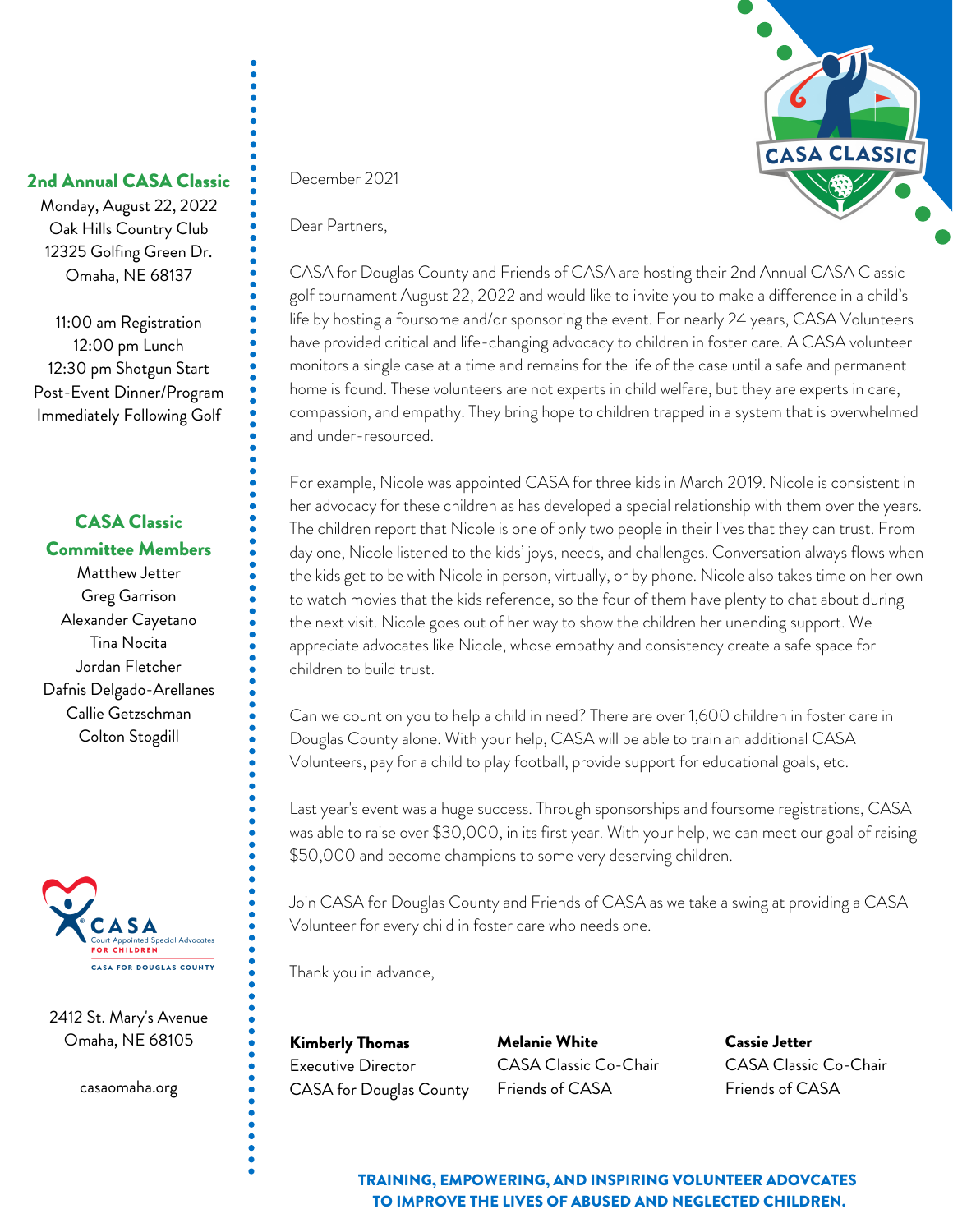SPONSORSHIP LEVELS

Visit www.casaomaha.org/casaclassic to register & pay online, or complete the form on the following page.

| <b>SPONSORSHIP LEVEL</b>                | <b>AMOUNT</b>            | <b>EXCLUSIVE</b> | <b>ONLINE PROMOTION</b>                                | # OF TEAMS     | <b>EVENT DAY PROMO</b>                                                                                                   |
|-----------------------------------------|--------------------------|------------------|--------------------------------------------------------|----------------|--------------------------------------------------------------------------------------------------------------------------|
| Presenting Sponsor                      | \$7,500                  | No               | Social media spotlight<br>Top logo on website & emails | 2              | Signage & verbal recognition<br>Printed program                                                                          |
| Dinner Sponsor                          | \$4,500                  | Yes              | Social media spotlight<br>Logo on website & emails     | -1             | Signage & verbal recognition<br>Printed program                                                                          |
| Beverage Sponsor                        | \$3,500                  | Yes              | Social media spotlight<br>Logo on website & emails     |                | Signage & verbal recognition<br>Printed program                                                                          |
| Hole-in-One Sponsor                     | Hole-in-One<br>Insurance | Yes              | Social media spotlight<br>Logo on website & emails     | $\circ$        | Signage & verbal recognition<br>Printed program<br>Car allowed on<br>course & check in                                   |
| Golf Cart Sponsor                       | \$2,500                  | No               | Name on website & emails                               |                | Signage & verbal recognition<br>Printed program<br>Can provide swag to be placed<br>in swag bags or on each<br>golf cart |
| Lunch Sponsor                           | \$1,500                  | Yes              | Name on website & emails                               | $\circ$        | Signage & verbal recognition<br>Printed program<br>Can have promotional table<br>by the grill                            |
| Putting Green/<br>Driving Range Sponsor | \$1,500                  | No               | Name on website & emails                               | $\overline{1}$ | Signage<br>Printed program                                                                                               |
| Keg Sponsor                             | \$1,000                  | No               | Name on website & emails                               | $\circ$        | Signage<br>Printed program                                                                                               |
| Hole Sponsors                           | \$500                    | No               | Name on website & emails                               | $\circ$        | Signage<br>Printed program                                                                                               |

## CORPORATE & INDIVIDUAL FOURSOMES

**CASA CLASSIC** 

AMOUNT EXCLUSIVITY BENEFITS

\$1,000 22-26 teams Social media shout out, open bar, green fees, golf cart, & player gift